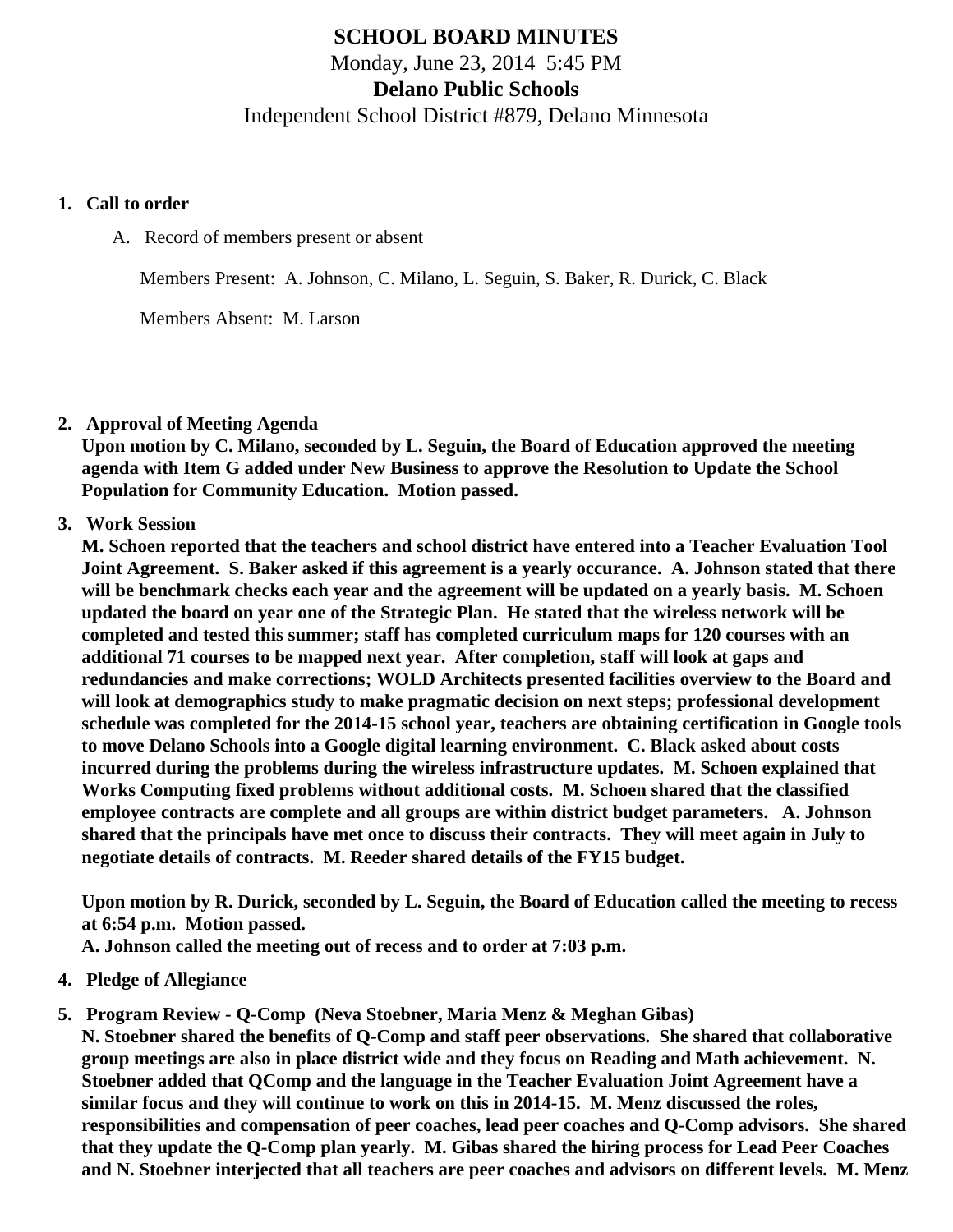explained the process for developing goals: reviewing past and present MCA data, choosing subject area, submitting goals to the state and revising goals as needed. They shared the goals for the 2013-14 school year and explained that professional development is embedded in teachers' jobs as part of the Q-Comp process. Teachers are involved in book studies, writing assignments, collaborative groups and these groups meet 50 minutes a week. This professional development is shared among all teachers to benefit students district wide. M. Menz explained that the observation process will change next year and Dr. David Peterson will return to help work with the teachers on the process of observations. N. Stoebner explained how teacher evaluation proficiencies were determined and how this pertains to compensation. C. Milano asked about the percentage of proficiency of teachers in our district. N. Stoebner shared that because of objective and constructive evaluations, there is usually 100% proficiency. A. Johnson asked how Q-Comp has evolved and how they keep the program fresh. M. Gibas said they introduce new teaching tools each year, i.e. Common Core Standards. Each year the group works on all aspects of teacher and student growth. They solicit staff feedback and make changes according to that data, along with changing things up at the grade level and subject chosen. N. Stoebner added that Q-Comp helps staff share teaching practices district wide which in turn helps individuals grow to be better educators.

6. Consent Agenda

Upon motion by L. Seguin, seconded by R. Durick, the Board of Education approved the Consent Agenda. Motion passed.

- A. School Board Minutes
	- 1. [May 19, 2014](/docs/district/Business_Office/School_Board_Minutes_May_19,_2014.pdf)
- B. Financial Affairs
	- 1. [Current Budget Status with Year-to-Date Adjustm](/docs/district/Business_Office/Budget_Report_June_14.pdf)ents
	- 2. [Investment Transactio](/docs/district/Business_Office/Investment_schedule_13-14.pdf  )ns
	- 3. [Wire Transfer](/docs/district/Business_Office/Wire_Transfer.pdf  )s
	- 4. [Minnesota Liquid Asset Fun](/docs/district/Business_Office/LiqAFY13-14.pdf )d
	- 5. [Cash Repo](/docs/district/Business_Office/Cash_Report.pdf)rt
	- 6. [Revenue Report by Fu](/docs/district/Business_Office/SCHOOL_BOARD_REPORTS_-_REVENUE_BY_FUND_TOTAL__(Date__6_2014).pdf)nd
	- 7. [Expense Report by Fu](/docs/district/Business_Office/SCHOOL_BOARD_REPORTS_-_EXP_BY_FUND_TOTAL__(Date__6_2014).pdf)nd
	- 8. [Expense Report by Progra](/docs/district/Business_Office/SCHOOL_BOARD_REPORTS_-_EXPENDITURES_BY_PROGRAM__(Date__6_2014).pdf)m
	- 9. [Expense Report by Obje](/docs/district/Business_Office/SCHOOL_BOARD_REPORTS_-_EXPENDITURES_BY_OBJECT__(Date__6_2014).pdf)ct
	- 10. [List of Bills Presented for Payme](/docs/district/Business_Office/Monthly_Bills_Paid.pdf)nt
- 7. [Resolution for Acceptance of Gifts](/docs/district/Business_Office/Resolution_for_Acceptance_of_Gifts_6.23.14.pdf) Upon motion by C. Milano, seconded by L. Seguin, the Board of Education approved the Resolution for Acceptance of Gifts. Motion passed.

### 8. Personnel Matters:

Upon motion by R. Durick, seconded by C. Milano, the Board of Education approved the Personnel Matters. Motion passed.

A. Retirements/Resignations/Terminations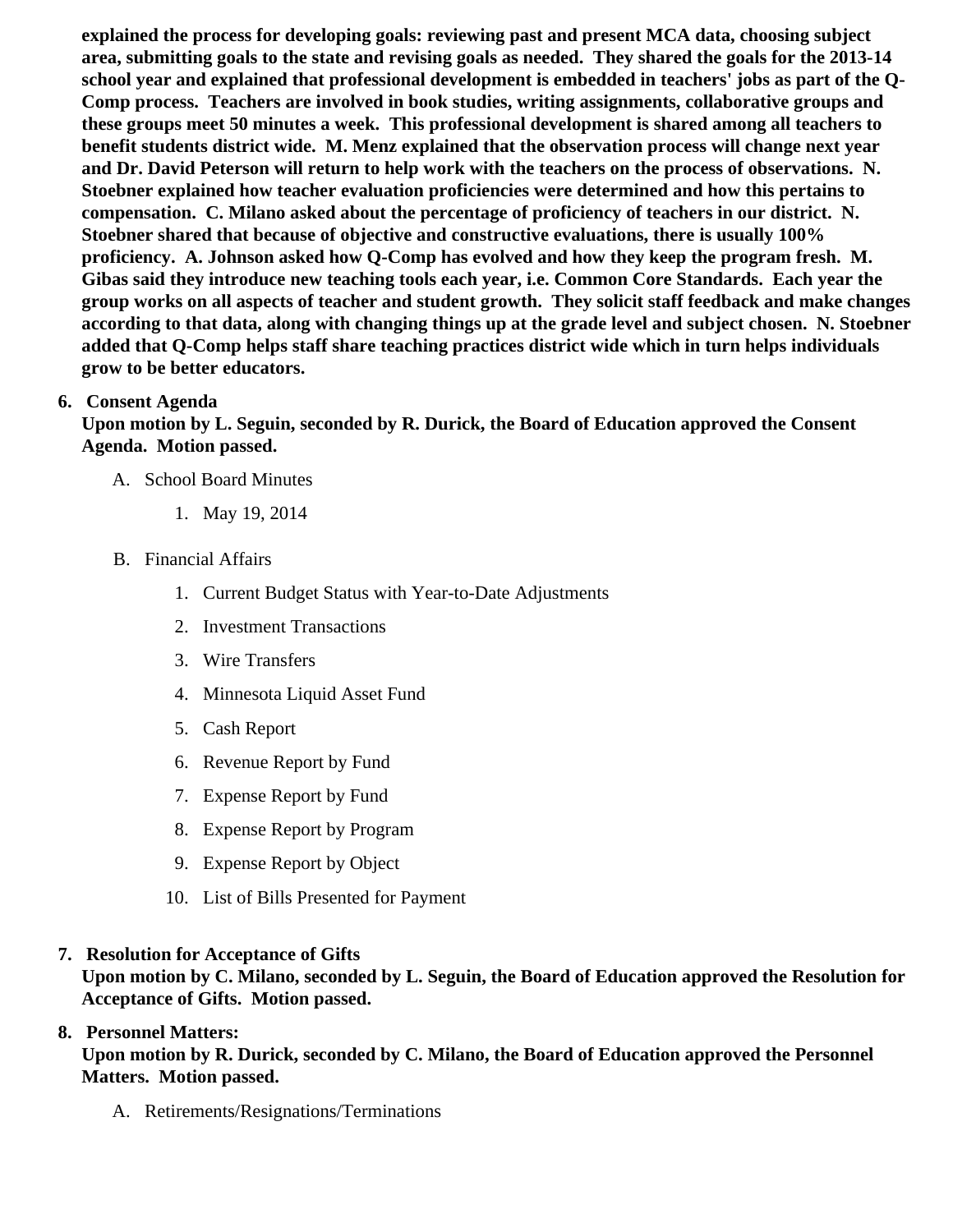- 1. Josef Haas, DMS Assistant Principal, resignation effective 06-30-14.
- 2. Rachael Anderson, DMS Art Teacher, resignation effective 06-10-14.
- 3. Justin Lund, DMS Physical Education long-term substitute for Laura MacLean, resignation effective 06-06-14.
- 4. Jill Russek, DES Special Education Paraprofessional, resignation effective 06-05-14.
- 5. Ronald Zitzloff, DES Custodian, resignation effective 05-29-14.
- 6. Eric Russek, DHS 9th Grade Football Coach, resignation effective 02-03-14 for the 2014- 15 school year.
- 7. Lydia Farniok, COMM ED Gymnastics, resignation effective 06-03-14.
- B. Recommendations for Employment
	- 1. Jacqueline Currier, DHS Mathematics, beginning 08-26-14. Replaces Chad Wagner who resigned.
	- 2. Amanda LeFevre, DES Basic Skills Teacher, beginning 08-26-14. Was one year only contract in 2013-14, rehired for 2014-15 school year.
	- 3. Nora Suttner, DMS Grade 6 Teacher, beginning 08-26-14. Replaces Sherry Smahel who retired.
	- 4. Damon Clare, DHS 9th Grade Football Coach, beginning 08-10-14. Replaces Eric Russek who resigned.
	- 5. Megan Hegland, DES full-time Early Childhood Special Education Paraprofessional, beginning 09-02-14. New position.
	- 6. Karen Shallbetter, DHS Girls Varsity Swim Coach, beginning 08-11-14. Reorganized program.
	- 7. Gerrit van Bergen, DHS Head Boys Hockey Coach, beginning 11-10-14. Replaces Steve Brown who resigned.
	- 8. Bradley Musta, DHS Assistant Hockey Coach, beginning 11-10-14. Replaces Dan Paulson who resigned.
	- 9. Morgan Impola, DHS JV Hockey Coach, beginning 11-10-14. Replaces Gerrit van Bergen's position.
	- 10. Lindsay Welch, DHS Head Cheerleading Coach, beginning 08-11-14. Replaces Katie Beshears who resigned.
	- 11. Michelle Chapin, COMM ED Tiger Kids Club Site Supervisor, beginning 07-14-14. Program realignment.
	- 12. Karen Lipe, COMM ED Tiger Kids Club Substitute Teacher, beginning 06-09-14.
	- 13. Erik Peterson, COMM ED Tiger Kids Club Teacher for summer program only, beginning 06-09-14.
	- 14. Jordan Peterson, COMM ED Aquatics, beginning 06-05-14.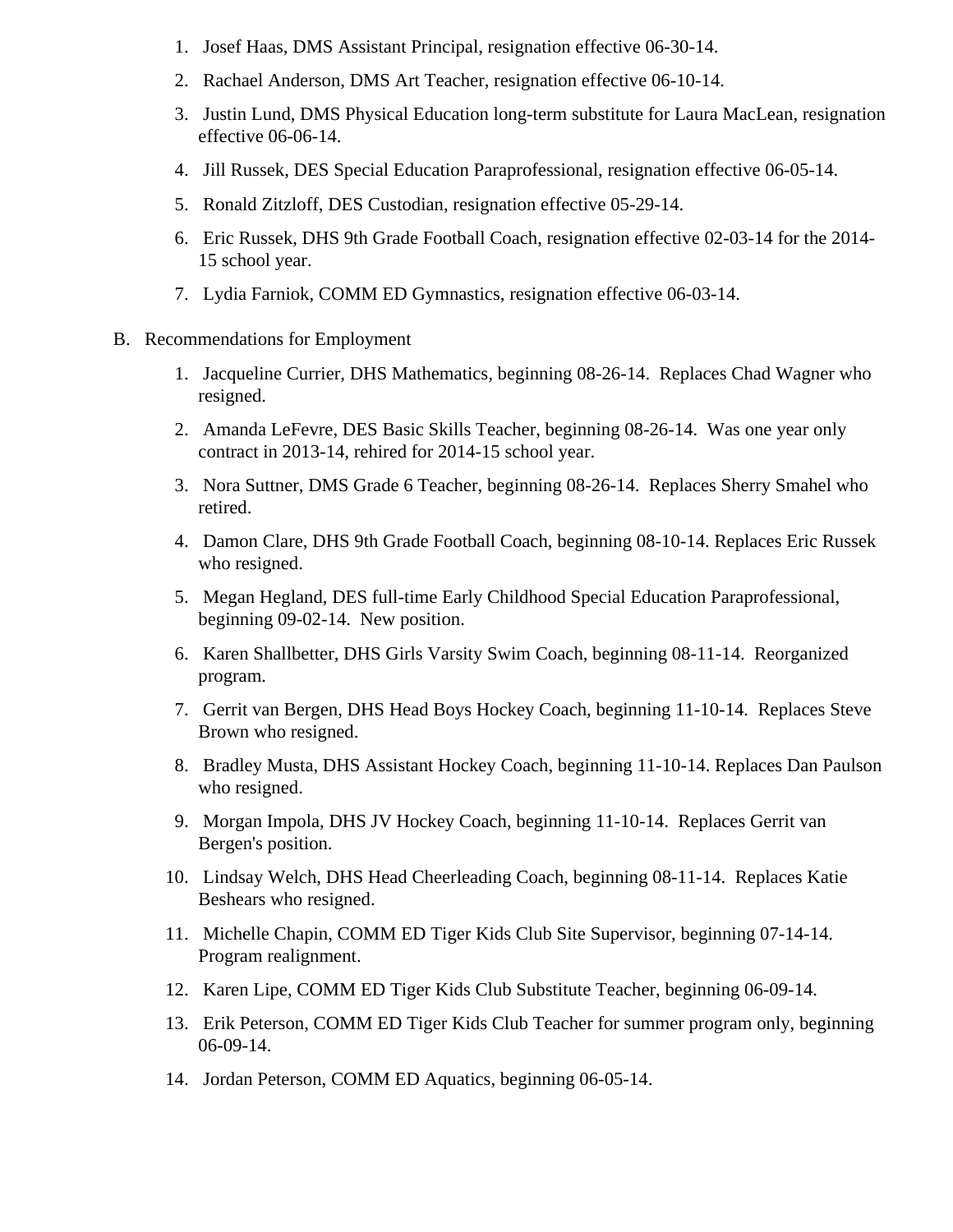- 15. ESY Program teachers: Alyssa Ihli, Kristi Nyquist, Kayla Hofstedt, Julie Gesinger, Vicki Severson, Tammy Wermager, Andrew Fredericksen; Speech/Language teachers: Sarah Bersie, Mary Somers; Nurse: Linda Cain; paraprofessionals: Margaret Grgas, Abby Ihli, Holly Lang, Megan St. Amand, Jean Eberhardt, Alison Swieton, Mary Hayano, Jessica Cook, Cassie Rammage, Lisa Wedlund Moonen, Sheila Screeden, Cindy Rammage, Carol Nelson, Janet Berzins, Mary Stoddard, Carmen Gorecki, Todd Rogers, Ginny Grefsrud, Erik Peterson, Tammy Pellaton, Deb Chapa, Tracy Parks, Tammy Rouland and Jennifer Tonsberg. Program starts 07-07-14 and runs through 08-07-14.
- C. Contract Changes/Approvals
	- 1. 2014-2016 Early Childhood Programs Manager Labor Agreement with Jane Shaffer.
	- 2. 2014-2016 Community Education Director Agreement with Diane Johnson.
	- 3. 2014-2016 Community Education Non-certified Employee Handbook.
	- 4. 2014-2016 Superintendent's and School Board Assistant/Communications Coordinator Contract with Traci Lawman.
	- 5. 2014-2016 Business Manager Contract with Mary Reeder.
	- 6. 2014-2016 District Accountant Agreement with Brooks Grossinger.
	- 7. 2014-2016 Human Resources/Payroll Coordinator Agreement with Bonnie Inforzato.
	- 8. 2014-2016 Technology Support Specialist Agreement with Jon Moen.
	- 9. 2014-2016 Administrative Assistants Group Agreement, SEIU Local 284.
	- 10. 2014-2016 Custodian and Maintenance Employees Agreement, SEIU Local 284.
	- 11. 2014-2016 Paraprofessional Agreement, SEIU Local 284.
	- 12. 2014-2016 Health Office Professionals Agreement.
- D. Leaves of Absence
	- 1. Laura Holmquist, DHS Special Education Teacher, requesting family leave beginning approximately 09-27-14 through 11-14-14.

### **9. Public Comment: School patrons are given the opportunity to address the school board regarding items that are not on the agenda. All patrons will be asked to state their name and address for the record.**

#### **10. Administrative Reports**

A. Superintendent

Superintendent Schoen reported that year one of the Strategic Plan is complete. He explained that the wireless infrastructure is to be completed this summer and teachers are obtaining training on Google tools to move Delano Schools to a Google digital learning environment. M. Schoen added that curriculum mapping is a continuous process; courses will continue to be reviewed, gaps and redundancy will be sought for grades K-12 and curriculum will contain core standards. He expressed that the professional development committee finalized the 2014-15 schedule and will continue to grow teachers through technology and peer observations. M. Schoen explained that WOLD Architects presented a comprehensive facilities overview and they discussed next steps. The district is gathering demographic information to assist in the facility planning process and a facilities group will be assembled to determine future needs. M. Schoen shared that the Delano Public School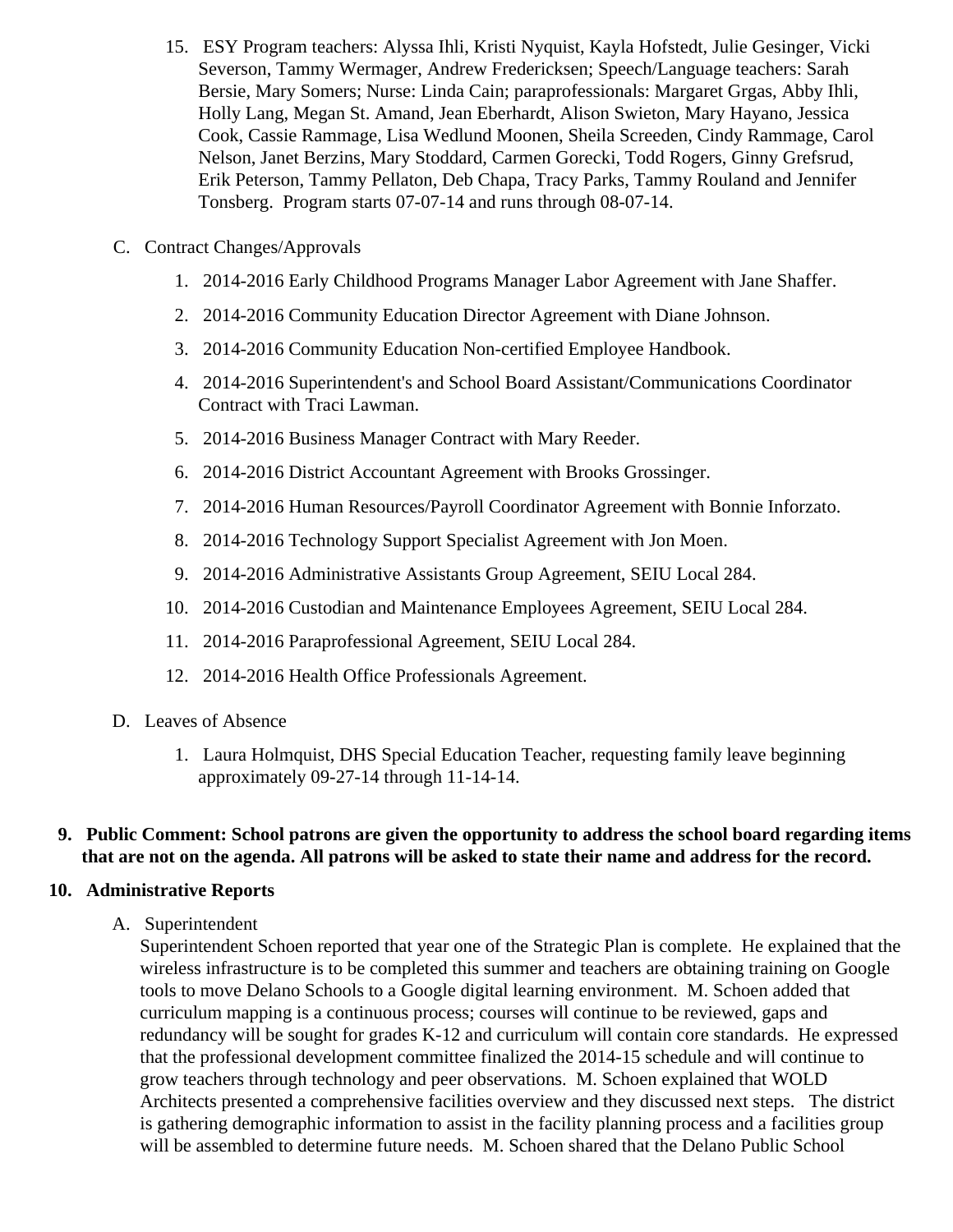district was chosen number one for the Best Places for Families to Live: Top School Districts with Most Affordable Housing, by ZipRealty, a leading online residential real estate brokerage and provider of technology and marketing solutions.

#### B. Principals:

1. Ms. Klinkner

Ms. Klinkner reported that the DMS Student Handbook changes that were presented at the May board meeting have been updated. Ms. Klinkner shared 2014-15 school highlights: 16 new staff members, 52 new students, and the years of experience the middle school teachers have as a group. She added that assistant principal candidates have been interviewed and narrowed to three finalists. Ms. Klinkner referenced a website that showed DMS moving from 49th place for test scores in 2007 to 15th place in 2014. She added that the successes at DMS are a collaborative effort of parents, staff, community and school board. Ms. Klinkner also shared programs, i.e. WEB, that have been instituted at DMS that better the learning environment and student understanding.

2. Dr. Heil

Dr. Heil reported that graduation went smoothly and thanked everyone who helped with the celebration. He shared that J. Finn and R. Cordes received a grant from the Central Minnesota Arts Board for a 3D printer and a computer artistry class will be a course offering beginning in the 2014-15 school year. Dr. Heil explained that this course combines art and engineering skills. He reported that the teacher evalution tool was complete and thanked everyone involved for their assistance in developing the tool. Dr. Heil shared that DHS raised over \$300 on their Red, White and Blue Jean Day, which was donated to a veteran organization to help veterans in need. Dr. Heil and M. Lindquist also asked the public for their assistance in gathering names of DHS graduates that have served or are serving in the armed forces. These names will be placed on a DHS Memorial Wall honoring all those that have served or are serving our country.

3. Mr. Schuler

Mr. Schuler reported that DES Student Handbook changes for 2014-15 have been completed. These include student pick-up procedures and the internet use policy. D. Schuler shared all the activities that took place at DES in May which included: track & field days, music concerts, 4th grade sleepover, Grandparent's Day, annual cookout and the Tiger Dash, which was sponsored by DES PIE. He shared that DES classrooms are being reconfigured and updated to accommodate additional classes needed for All Day Kindergarten. D. Schuler expressed that hiring for the 2014-15 school year is almost complete and 130 students will attend summer school which will begin July 7. He added that C. Lahr will update the professional learning communities strategic plan. D. Schuler also shared the highlights of the year which include the National Blue Ribbon Award and Meredith Huikko's WEM Award. In addition, Tiger Drive resurfacing will be completed in approximately one month and the Safe Routes to School pathway will begin July 21.

C. Business Manager

Ms. Reeder reported that the 2014 legislative session increased spending per pupil by \$25 which equates to approximately \$75,000 for the district. In addition, the district's audit is set for October 6, 2014.

# D. Community Education Director

Ms. Johnson reported that there are 1200 kids registered for Community Education activities this summer. She expressed that Driver's Education classes are full, Tiger Strength has 140 kids registered and there are 250 students registered for sport camps. D. Johnson added that community education is still looking to fill a 20-hour Pre-K Reading Corps position. She shared that Trailblazer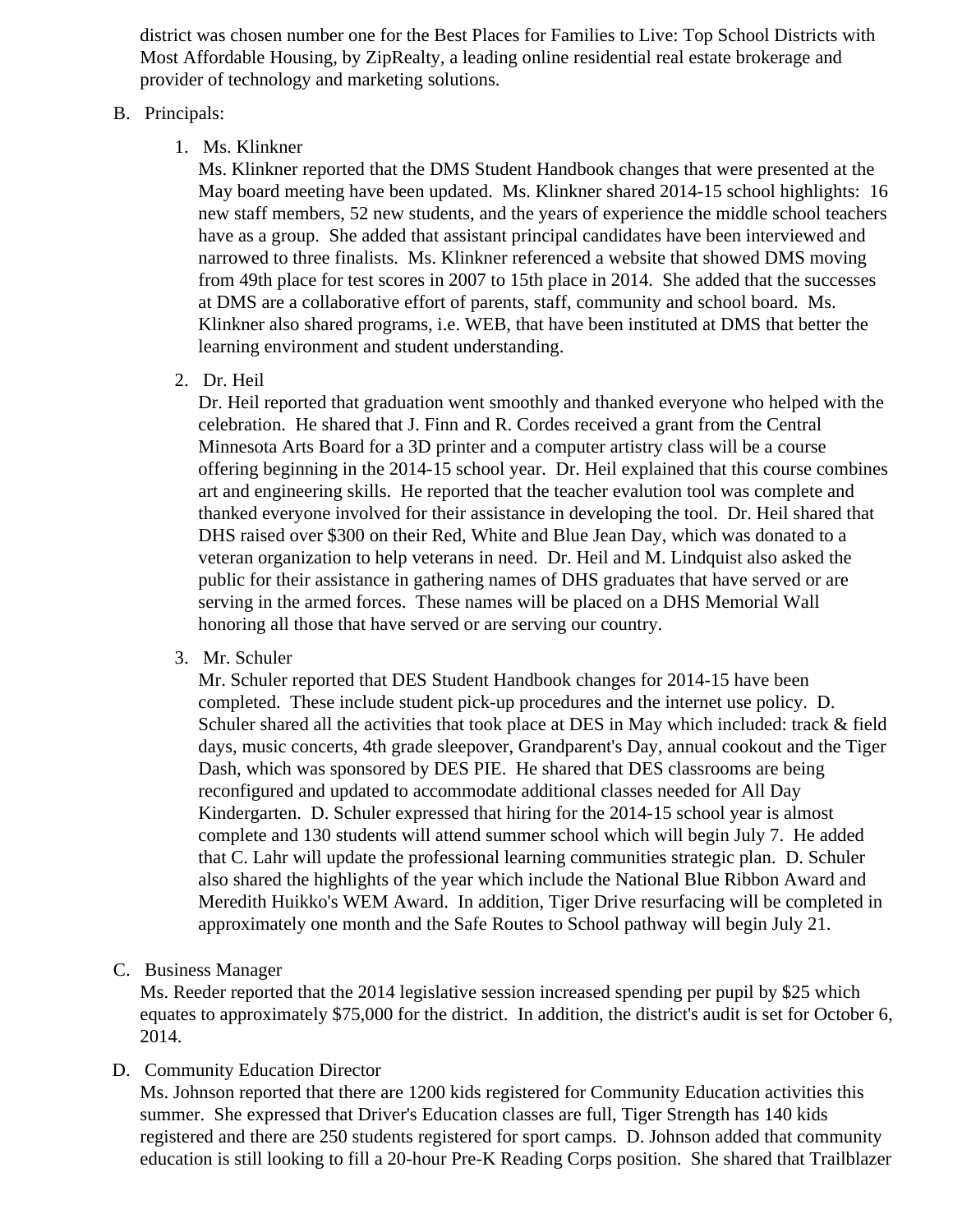for Transit is up and running and is for all individuals who need transportation, not just senior citizens. She added that information for this program can be found on the Delano city website. D. Johnson explained that community emails will not be sent in July because the district email notification vendor is changing. She also expressed that professional actor educators are coming to Delano in August to conduct a 5-day workshop for aspiring actors/actresses in grades 9-12. There is no cost for this workshop and there are still openings available.

### **11. Board Reports**

A. MAWSECO

A. Johnson reported that she attended the last meeting on Wednesday, May 28. The board reviewed the budget, received staffing updates, program changes and discussed the teacher evaluation form. In addition, committee meetings, facility needs and re-purposing the current facility was discussed. A. Johnson added that members of MAWSECO, including Delano Schools, will fund these changes. This will be a topic of discussion in the upcoming work session. She explained that the cost per district is based on the percentage of students that are serviced. If re-purposing the current facility is chosen, it will allow MAWSECO to expand some of their programs and give them more space.

B. Wright Technical Center

R. Durick reported that he attended the last meeting on Tuesday, June 3, and the teachers' contract was approved. In addition, the 2014-15 budget was approved which reflects a small increase in spending. WTC's Director Przekurat provided a Strategic Plan update. R. Durick also shared that the WTC apprenticeship program is growing and successful and WTC is considering installing solar panels on their building. In addition, Rockford Area Schools had nine students use the center and may re-join WTC. R. Durick also reported that an internal candidate was offered the principal position, Mr. Shaun Karson.

C. Schools for Equity in Education (SEE)

M. Schoen reported that he attended the general membership meeting at the end of May. He shared a review of the 2014 legislative session which included one half percent increase in the funding formula for schools. M. Schoen said that this is the most positive movement in the equity gap in the last 10-15 years. In addition, this meeting included discussion on non-funding issues such as all-day kindergarten, lunch programs, and the bullying policy.

- D. Delano Area Sports Arena (DASA) M. Larson was absent - no report.
- E. Professional Development

C. Milano reported that she attended the last meeting on June 10. The committee approved the 2014- 15 budget and finalized the schedule for the next school year. C. Milano shared that they discussed future technology needs and use of technology in the classroom.

# **12. Old Business**

### **13. New Business**

- A. 2014-15 Delano Elementary School Student Handbook **Upon motion by C. Milano, seconded by L. Seguin, the Board of Education approved the 2014- 15 Delano Elementary School Student Handbook. Motion passed.**
- B. 2014-15 Delano Middle School Student Handbook **Upon motion by L. Seguin, seconded by R. Durick, the Board of Education approved the 2014- 15 Delano Middle School Student Handbook. Motion passed.**